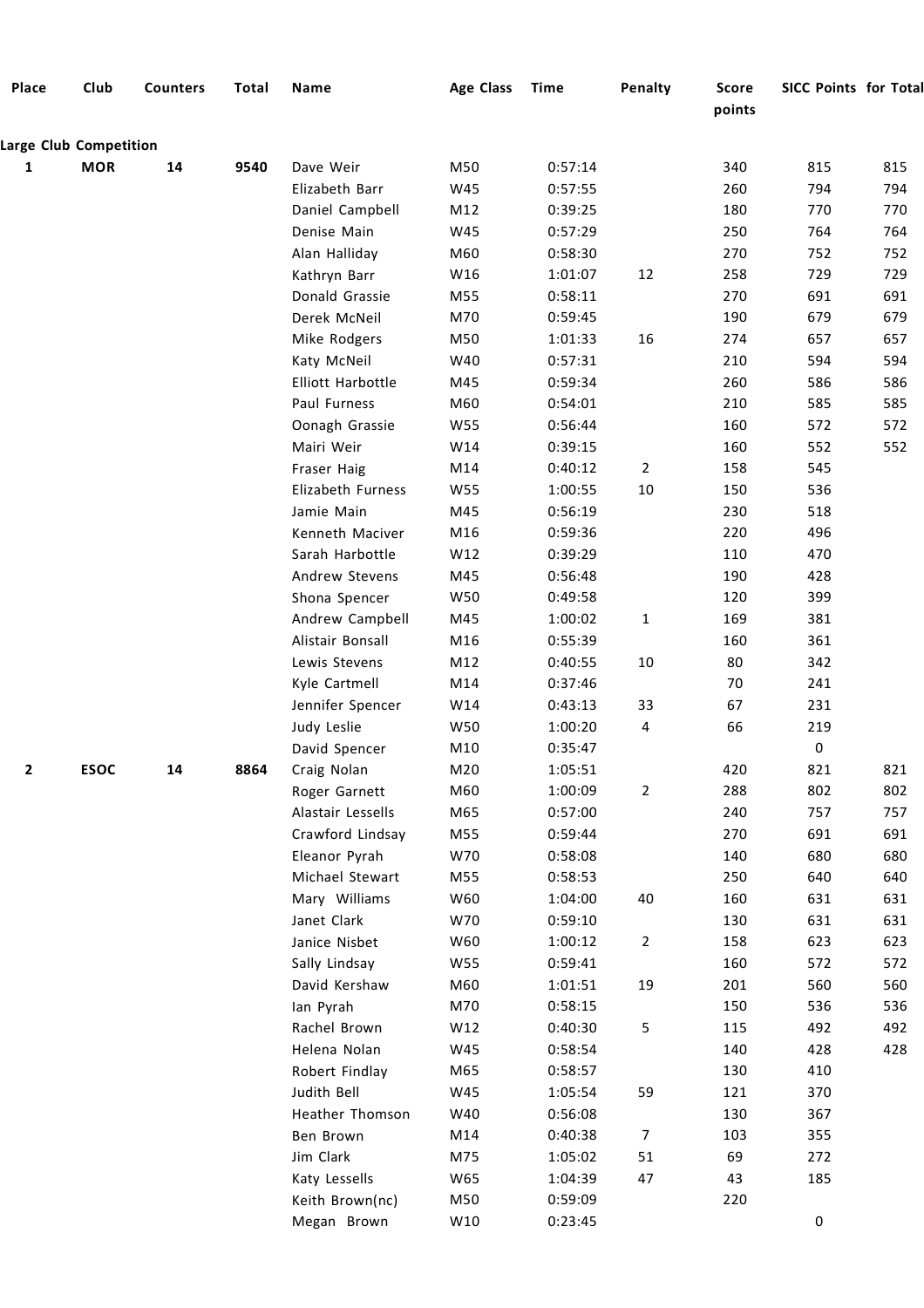| 3 | <b>INVOC</b> | 14 | 6208 | Ken Naismith        | M70             | 1:00:42 | 7              | 243 | 868         | 868         |
|---|--------------|----|------|---------------------|-----------------|---------|----------------|-----|-------------|-------------|
|   |              |    |      | Rowan White         | M16             | 0:59:06 |                | 380 | 857         | 857         |
|   |              |    |      | Finlay Todd         | M16             | 0:57:51 |                | 340 | 766         | 766         |
|   |              |    |      | Joyce Brunton       | W60             | 0:59:16 |                | 160 | 631         | 631         |
|   |              |    |      | Neil Hope           | M16             | 1:00:08 | $\overline{2}$ | 228 | 514         | 514         |
|   |              |    |      | Tim Sowood          | M70             | 0:59:10 |                | 140 | 500         | 500         |
|   |              |    |      | lain Hope           | M45             | 0:57:37 |                | 220 | 496         | 496         |
|   |              |    |      | David Summers       | M50             | 1:01:33 | 16             | 204 | 489         | 489         |
|   |              |    |      | Ian Shread          | M45             | 1:01:20 | 14             | 156 | 352         | 352         |
|   |              |    |      | Sorley Todd         | M12             | 0:36:50 |                | 80  | 342         | 342         |
|   |              |    |      | Eric Todd           | M12             | 0:39:23 |                | 60  | 257         | 257         |
|   |              |    |      | Adrienne Sowood     | W70             | 1:05:09 | 52             | 18  | 87          | 87          |
|   |              |    |      | Catherine Todd      | W45             | 1:04:21 | 44             | 16  | 49          | 49          |
|   |              |    |      | Oscar Bunn          |                 | 0:39:24 |                | 80  | 0           | $\mathbf 0$ |
|   |              |    |      | Hugo Bunn           |                 | 0:41:30 | 15             | 65  | 0           |             |
|   |              |    |      | Kevin+Claire Halday |                 | 1:07:26 | 75             | 35  | $\mathbf 0$ |             |
|   |              |    |      | George Shread       | M10             | 0:14:06 |                |     | 0           |             |
|   |              |    |      | Emily Shread        | W14             | 0:28:36 |                |     | 0           |             |
| 4 | <b>FVO</b>   | 6  | 3842 | Janine Inman        | W35             | 0:56:53 |                | 350 | 933         | 933         |
|   |              |    |      | Fraser Purves       | M40             | 1:08:08 |                | 380 | 809         | 809         |
|   |              |    |      | Jason Inman         | M40             | 1:00:26 | 5              | 365 | 777         | 777         |
|   |              |    |      | Peggy Purves        | W40             | 0:59:50 |                | 260 | 735         | 735         |
|   |              |    |      | Ewan Purves         | M12             | 0:38:54 |                | 100 | 428         | 428         |
|   |              |    |      | Robin Purves        | M10             | 0:39:03 |                | 30  | 160         | 160         |
| 5 | <b>GRAMP</b> | 6  | 3806 | Neil McLean         | M70             | 0:59:53 |                | 210 | 750         | 750         |
|   |              |    |      | Dave Armitage       | M60             | 1:04:42 | 47             | 263 | 732         | 732         |
|   |              |    |      | Gordon Hale         | M <sub>21</sub> | 1:07:01 |                | 360 | 655         | 655         |
|   |              |    |      | Robert Daly         | M55             | 1:05:41 | 57             | 253 | 647         | 647         |
|   |              |    |      | Iain McLeod         | M50             | 0:58:38 |                | 240 | 575         | 575         |
|   |              |    |      | Adrian Will         | M40             | 0:57:32 |                | 210 | 447         | 447         |
| 6 | <b>CLYDE</b> | 2  | 1877 | Alasdair Mcleod     | M21             | 1:01:51 |                | 550 | 1000        | 1000        |
|   |              |    |      | Peter Halling       | M60             | 1:01:27 | 15             | 315 | 877         | 877         |
| 7 | <b>INT</b>   | 2  | 1410 | Murray Strain       | M21             | 1:06:10 |                | 550 | 1000        | 1000        |
|   |              |    |      | lan McIntyre        | M50             | 1:01:53 | 19             | 171 | 410         | 410         |
| 8 | <b>MAROC</b> | 1  | 735  | Andy Tivendale      | M65             | 1:00:42 | $\overline{7}$ | 233 | 735         | 735         |